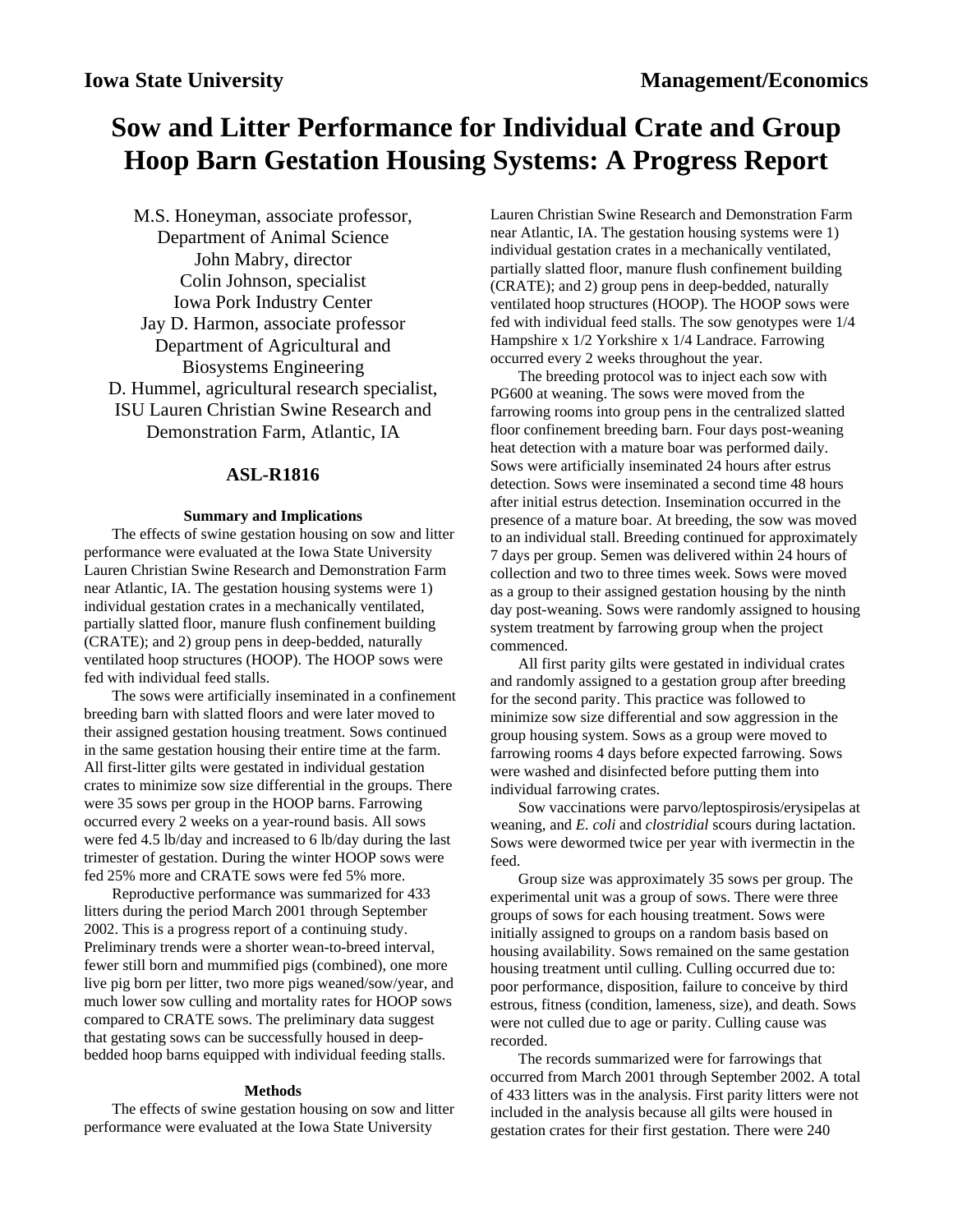litters from CRATE sows and 193 litters from HOOP sows. The sow and litter data was summarized using PigCHAMP. Only sows that remained in their assigned gestation housing group were included in the analysis. Sows that switched gestation housing systems were not included in the analysis.

The replacement gilts were purchased as market weight gilts and were generally cycling on arrival. All breeding stock tested PRRS negative. After a 60-day isolation period the gilts were eligible for breeding. Therefore, the gilts were bred no earlier than three estrous cycles after puberty.

The sows were weighed and scanned for 10th rib backfat before farrowing (approximately 110 days of gestation) and at weaning, but these data are not summarized in this report. During gestation all sows were fed 4.5 lb/day of a corn–soy diet. During the last trimester the gestation feed allowance was increased to 6 lb/day. During the winter, the HOOP sows were fed 25% more feed and the crated sows 5% more feed. Individual sow feed adjustment occurred and were recorded. Winter was defined as November through March.

At farrowing the number of pigs born alive, stillborn pigs, and mummified pigs was recorded. The birth weight of the live pigs also was recorded. At weaning, the litter was counted and weighed. Weaning occurred at 17–19 days of age. Pig gain per day during lactation was calculated. Crossfostering within 24 hours of birth was permitted to equalize litter size and pig weight.

### **Results and Discussion**

The summary of 433 litters during approximately 19 months (March 2001 through September 2002) is shown in Table 1. The data presented are raw means and are preliminary in nature. Note: this is a progress report and not the complete study. The data are not balanced for seasonal effects. Therefore conclusions should be considered preliminary.

Overall, sows gestated in the HOOP and CRATE gestation housing systems performed similarly. Apparent differences were observed for several items, when HOOP and CRATE sow performance was compared:

- Wean-to-breed interval somewhat fewer days for HOOP sows
- Pigs born alive/litter somewhat more pigs per litter for HOOP sows
- Combined fewer percentage of stillborn and mummified pigs – somewhat fewer from HOOP sows. However, the HOOP sows had apparently more mummies and fewer stillborn pigs than the CRATE sows.
- Pigs weaned/mated female/year somewhat more pigs per sows per year from the HOOP sows.
- Cull and mortality rate HOOP sows had a somewhat lower culling rate and mortality rate.

The preliminary data suggest that gestating sows can be successfully housed in deep-bedded hoop barns equipped with individual feeding stalls. The hoop barns may have partial positive attributes related to shorter wean-to-breed intervals and fewer stillborn pigs, perhaps because of increased exercise for the sow. The deep-bedded hoop barn may also provide an environment that encourages sow longevity as reflected by somewhat lower sow culling and mortality rates. However, these trends are merely preliminary indicators. Many factors including breeding protocol, sow management, sow genetic lines, feeding levels and farm health status could greatly impact the results from these distinct gestation housing systems.

### **Acknowledgments**

We gratefully acknowledge the work of the farm staff at the L.C. Swine Research and Demonstration Farm, the Wallace Foundation for Rural Research and Development, the Iowa Pork Industry Center, and the Leopold Center for Sustainable Agriculture.